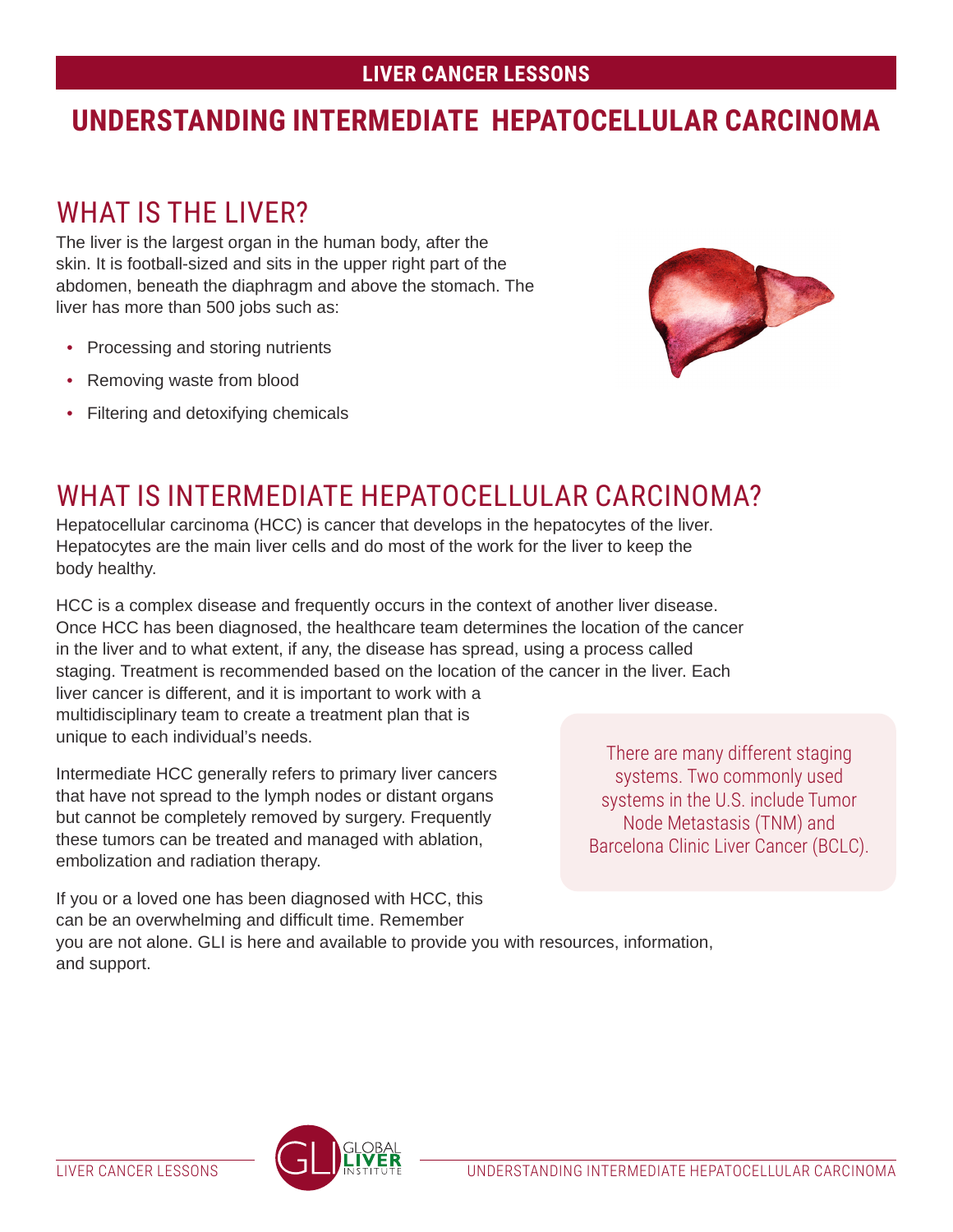# **LIVER CANCER LESSONS**

# TREATMENT FOR INTERMEDIATE HCC

Talk to your doctor to find out if you are eligible for a clinical trial.

### ABLATION

Ablation is a localized treatment that destroys liver tumors without removing them and is ideal for people with small tumors and when surgery is not a good option. Types of ablation:

- Radiofrequency ablation (RFA) done with high energy radio waves
- Microwave ablation (MWA) done with electromagnetic waves
- Cryoablation done with extreme cold
- Ethanol ablation or percutaneous ethanol injection (PEI) - done with concentrated alcohol

Potential ablation side effects include abdominal pain, nausea and vomiting, diarrhea, and loss of appetite.

#### EMBOLIZATION

Embolization is a procedure where substances are injected directly into an artery leading to a tumor in the liver to kill the cancer cells. Embolization is most frequently used in people with tumors too large to be treated with ablation who have adequate liver function. Types of embolization:

- Trans-arterial embolization (TAE) done with particles
- Trans-arterial chemoembolization (TACE) done with chemotherapy
- Drug-eluting bead chemoembolization (DEB-TACE) - done with tiny beads filled with chemotherapy
- Radioembolization done with radioactive beads (microspheres) that give off radiation

Potential embolization side effects include abdominal pain, nausea and vomiting, low grade fever, lethargy, fatigue, and ulcers.

#### RADIATION THERAPY

Radiation therapy uses high energy rays or particles to kill cancer cells. Types of radiation:

- External beam radiation therapy (EBRT) done with x-ray photons and delivered from outside the body
- Stereotactic body radiation therapy (SBRT) done with x-ray photons but at much higher doses over a shorter period of time
- Radioembolization done with radioactive beads (microspheres) that give off radiation
- Proton beam therapy done with protons rather than photons from outside the body

Potential radiation therapy side effects include skin changes in radiated areas, ranging from redness to blistering and peeling, nausea and vomiting, fatigue, diarrhea, and loss of appetite.